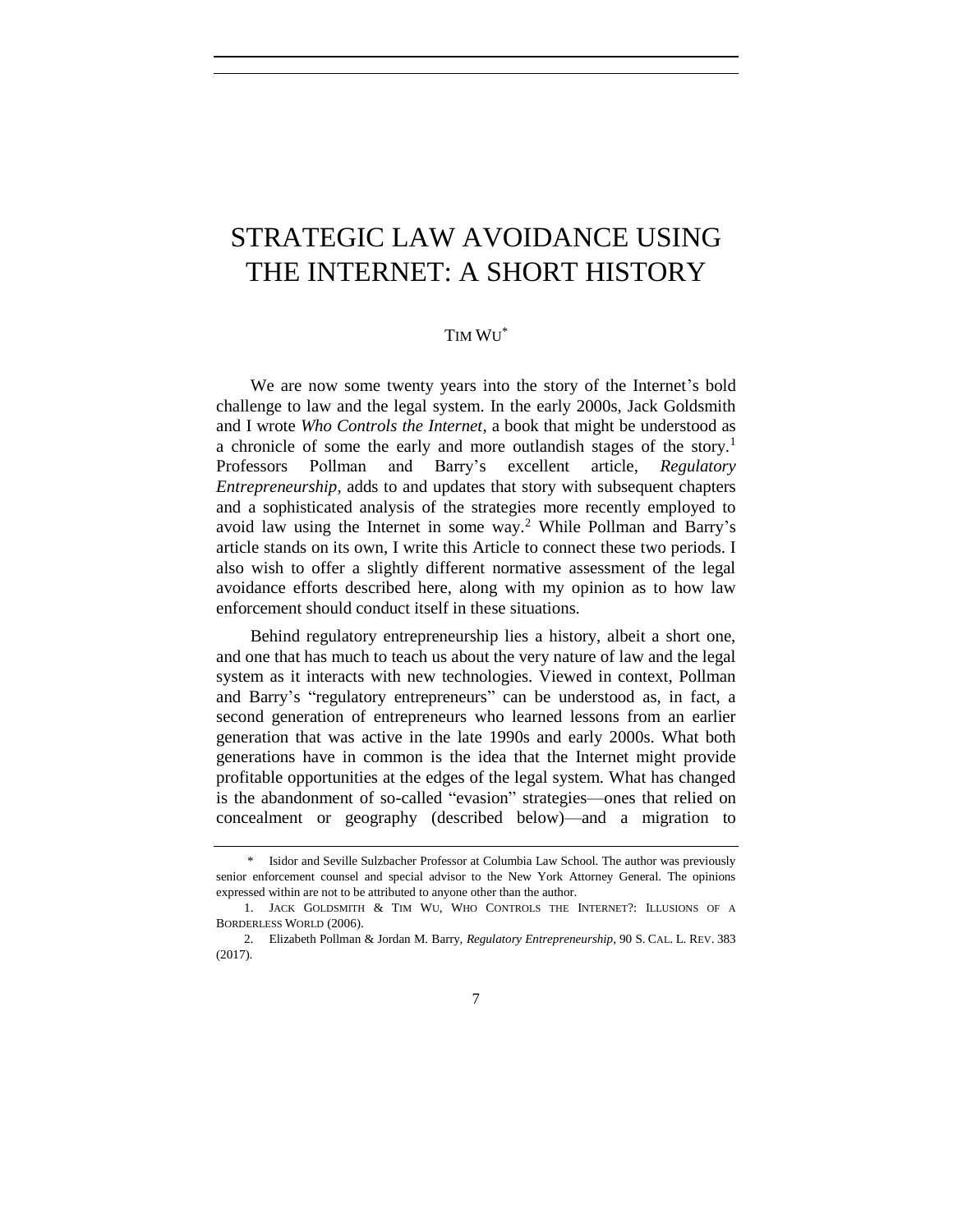strategies depending on "avoidance," that is, avoiding the law's direct application. In particular, the most successful entrepreneurs have relied on what might be called a mimicry strategy: they shape potentially illegal or regulated conduct to make it look like legal or unregulated conduct, thereby hopefully avoiding the weight of laws and regulatory regimes.

I take a different, though not necessarily inconsistent, normative position than do Pollman and Barry. Law avoidance is a complex phenomenon. Some of it is undignified avoidance of burdens faced by others, and it is not much different, normatively, from securities fraud or tax evasion. But it is also true that, over the long history of the Anglo-American system, efforts to avoid the law have played an important, and sometimes essential, role in the process of legal evolution; that is, in the process of the salutary adaption of our legal system to our current normative and technological environment. Sometimes technologies may genuinely make laws obsolete or unnecessary. Sometimes it is changing social norms that prompt challenges to the law: the best of such efforts, like forms of legal disobedience during the civil rights era, have become understood as dignified and justified.

But laws do not challenge themselves: someone or something must prompt a reevaulation of an existing regime, which I think is the strongest normative case for some tolerance of regulatory entrepreneurship and other forms of law avoidance. That said, for such a reexamination to provoke a full debate, I think it essential that law enforcement play its part in the dialogue. Sometimes it should vigorously enforce "old laws," unless the law in question is so obviously moribund that doing so would be ridiculous. Enforcement creates an adversarial process where we, the public, can reexamine whether the values and goals that motivated the law's enactment remain important or valuable today. This is, of course, necessarily an imperfect process, but one that I think is part of the poorly understood path of legal evolution. The struggle surrounding the Internet's challenge to law provides a good opportunity to consider these questions afresh.

Let us return to the 1990s when the Internet and the Web were new, or at least newish. In those days, the online world was frequently described as a "place" or a "space" where one went, and the moniker "cyberspace" was used by respectable people.<sup>3</sup> That metaphor of space helped lead more than

\* \*

<sup>3.</sup> Lawrence Lessig, *The Zones of Cyberspace*, 48 STAN. L. REV. 1403, 1403 (1996) ("Cyberspace is a place. People live there. They experience all the sorts of things that they experience in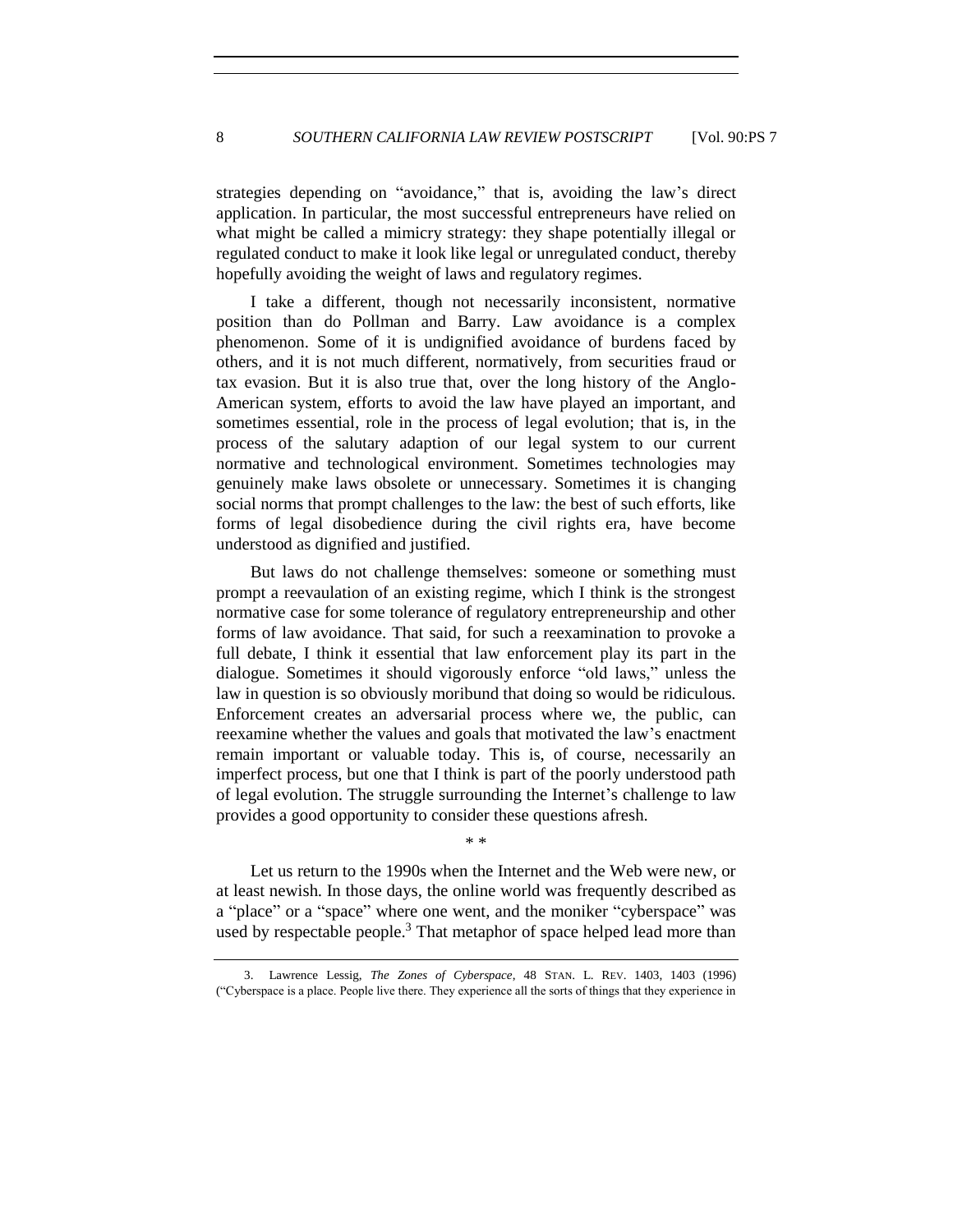a few people to think that perhaps the Internet would become a location where one might do things that the law had previously barred. For who was to say what law actually governed "cyberspace?" The best legal articulation of the point came from David Johnson and Robert Post, who wrote in the *Stanford Law Review*:

Cyberspace radically undermines the relationship between legally significant (online) phenomena and physical location. The rise of the global computer network is destroying the link between geographical location and: (1) the *power* of local governments to assert control over online behavior; (2) the *effects* of online behavior on individuals or things; (3) the *legitimacy* of a local sovereign's efforts to regulate global phenomena; and (4) the ability of physical location to give *notice* of which sets of rules apply.<sup>4</sup>

Meanwhile, the idea of using the Internet as a challenge to territorial sovereignty was, quite literally, the subject of science fiction. Neal Stephenson's 1999 novel, *Cryptnomicon*, presented the exciting premise of building a "data haven" in some remote country with loose laws, which might then be accessible from everywhere, thereby rendering the law itself obsolete.

Perhaps influenced by *Cryptnomicon*, or by John Perry Barlow's declaration that "cyberspace" was "sovereign,"<sup>5</sup> the first generation of challengers to the law employed a principal move which can be termed "geographical evasion." This strategy took advantage of a feature of the Internet itself: a supposed indifference to national borders, the result of a design that made sites or addresses accessible from anywhere (that's how things were in the 1990s, at least, before filtering technologies got better). Hence, the physical aspects of the illegal activity—whether gambling, copyright infringement, or the sale of contraband—were simply moved to a place where it *wasn't* illegal, but could still be accessed. In practice that meant the servers, and sometimes the people involved, left the United States or Europe for some country unconcerned with things like bans on gambling, foreign copyright laws, or drug laws.

The story of Sealand provides perhaps one of the more colorful examples of this first-generation strategy.<sup>6</sup> Sealand is a tiny, self-

real space, there.").

<sup>4.</sup> David R. Johnson & David Post, *Law and Borders—The Rise of Law in Cyberspace*, 48 STAN. L. REV. 1367, 1370 (1996) (emphases in original).

<sup>5.</sup> John Perry Barlow, *A Declaration of the Independence of Cyberspace*, ELEC. FRONTIER FOUND. (Feb. 8, 1996), https://www.eff.org/cyberspace-independence.

<sup>6.</sup> *About Us*, PRINCIPALITY OF SEALAND, www.sealandgov.org/about (last visited Apr. 3, 2017).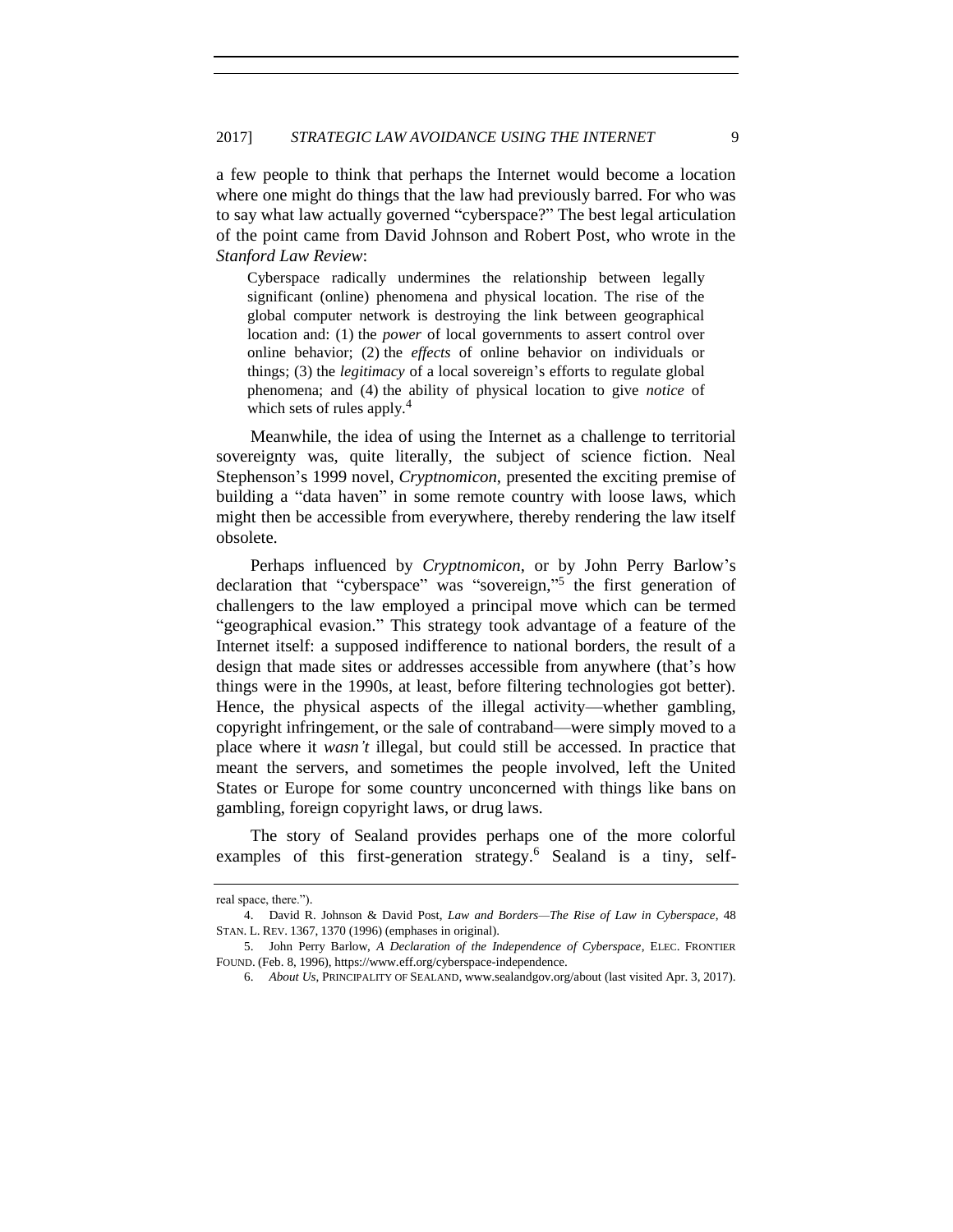proclaimed kingdom, some seven miles off the coast of England; it is comprised of an abandoned offshore platform originally built as a sea fortress during the Second World War. In the early 2000s, a firm named HavenCo, evidently borrowing Stephenson's idea in *Cryptmonicon*, set up servers within the Kingdom of Sealand and proclaimed to the world that they were now "the first place on earth where people are free to conduct business without someone looking over their shoulder."<sup>7</sup> The data on Sealand servers would be "physically secure against any legal action," HavenCo boasted.<sup>8</sup>

While HavenCo didn't meet the success for which its founders had hoped,<sup>9</sup> a more practical version of the data haven idea succeeded in other locations, including dozens of gambling sites in small Caribbean nations, on the rock of Gibraltar, and the Isle of Mann. Similarly, the KaZaa Company, now forgotten, but once the world's most successful file sharing company, was invented in Holland by Swedish entrepreneurs who incorporated the company in Vanuatu, a tiny island in Micronesia. The Pirate Bay, a more enduring site designed to facilitate piracy, operated with apparent impunity out of Sweden, then Seychelles, surviving even the arrest of its founders.<sup>10</sup>

On the whole, geographic evasion did not prove a strategy of lasting significance. The empire—or the nation-state—struck back, and over the 2000s largely reestablished the primacy of territorial sovereignty. In other words, law enforcement managed to reestablish the expectation and practice that even Internet firms would follow the rules dictated by the geographically local government.<sup>11</sup> And while the United States was aggressive in establishing this norm, it was not alone. Other states, in particular the European nations, and most of all China, were even more

<sup>7.</sup> Roy Bates, *Rebel Sea Fortress Dreams of Being 'Data Haven*,*'* WALL ST. J., June 26, 2000, at C21A.

<sup>8</sup>*. About HavenCo*, HAVENCO, http://www.havenco.com/about\_havenco/index.html (last visited Jan. 25, 2017) [https://web-beta.archive.org/web/20050810234738/http://www.havenco.com:80/ about\_havenco/index.html].

<sup>9.</sup> GOLDSMITH & WU, *supra* not[e 1,](#page-0-0) at 66.

<sup>10.</sup> Natasha Lomas, *Pirate Bay Co-Founder Peter Sunde Arrested Years After Conviction*, TECHCRUNCH (June 1, 2014), https://techcrunch.com/2014/06/01/pirate-bay-peter-sunde-arrest/.

<sup>11.</sup> It is notable that, over the 00s, the "too big to ban" strategy discussed by Pollman and Barry was not effective standing on its own. That strategy, whose greatest previous success was probably the Sony Betamax, suggests that regulators or courts won't be willing to move against something that has millions of users. But in practice, companies like Napster and Grokster, despite having millions of users, nonetheless were shut down. As we will discuss in a moment, the same phenomenon occurred with popular online poker sites.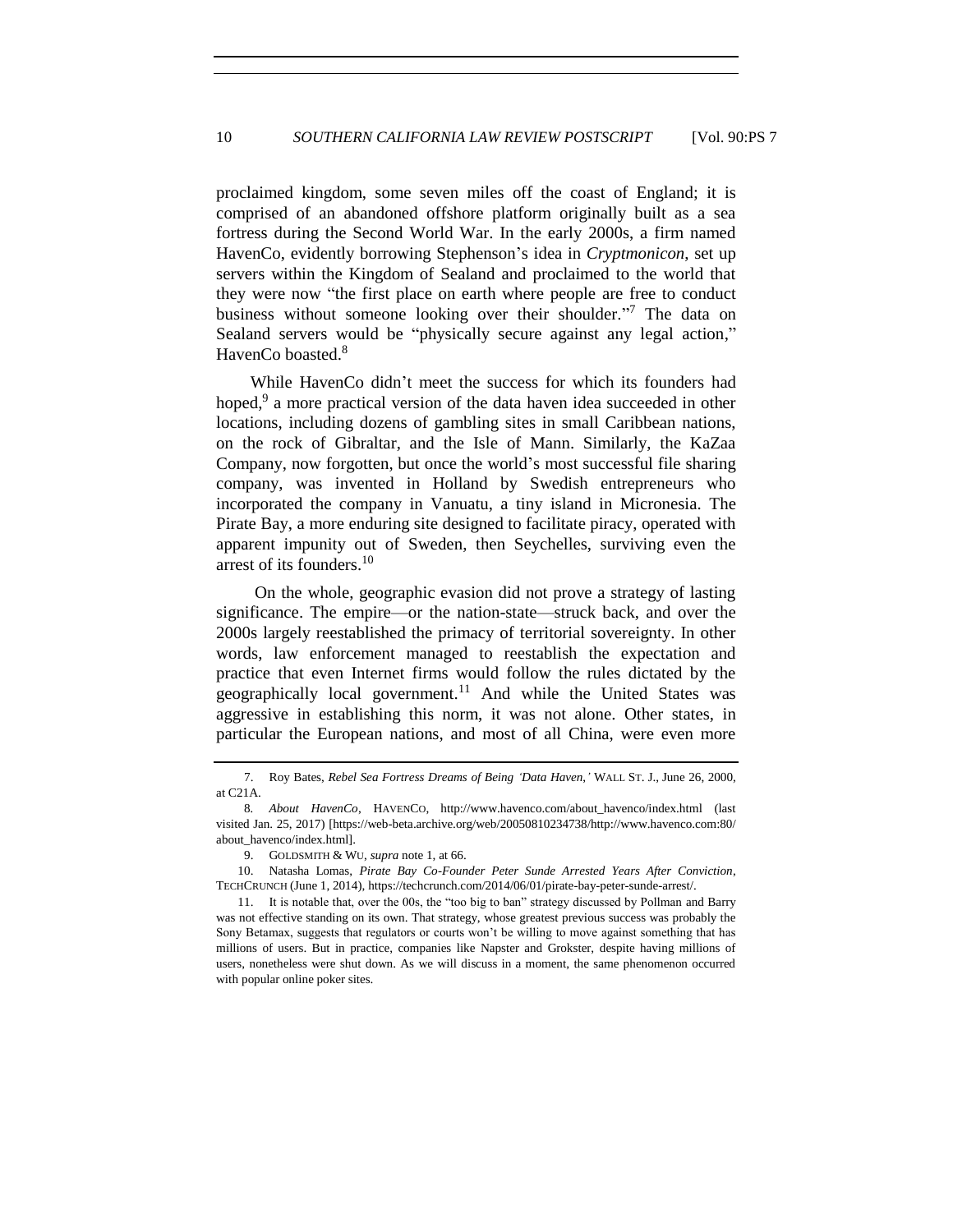aggressive.<sup>12</sup> With this movement, the idea of cyberspace as a legal space died an early death. Law's existential crisis passed.

Looking back, we can see that, for example, in the entertainment industries, the basic system created by copyright and its associated licensing regimes buckled and swayed, but did not break. When it came to video markets (film and television), file sharing sites never fully went away (consider The Pirate Bay), but ultimately did not prove an existential threat to the revenue models of Hollywood's mainline entertainment industries. Some firms like YouTube, always ostensibly compliant with copyright laws, eventually agreed to filter copyrighted materials more aggressively and to share revenue surrounding their display. Finally, if the music industry was transformed to a greater extent than other parts of the entertainment industry, the rise of online vendors like iTunes and Spotify legalized the use of the Internet for getting music and essentially outcompeted the infringing rivals.<sup>13</sup>

The same can be said of some of the other major efforts to avoid restrictive laws. Online gambling was reduced by attacks on key intermediaries, like credit cards and banks.<sup>14</sup> Some of the early drug sites were simply shut down and their owners arrested. From the early years, arguably the only previously-illegal activity to successfully migrate to a new level of legality was the pornography industry, which survived and even prospered during the administration of George W. Bush, which was ostensibly hostile to it. 15

\*\*

Over the 2010s, if broader ideas of a cyber-immunity died, the sense of opportunity remained. A second generation of law-avoiding entrepreneurs followed one of two paths. The first centered on improved tactics of "evasion" and the second centered on better strategies of "avoidance." The first depended on better technologies to hide from law enforcement; the second relied on a combination of code design, lawyering,

<sup>12.</sup> GOLDSMITH & WU, *supra* not[e 1,](#page-0-0) at 65–104.

<sup>13.</sup> Spotify, interestingly, sold itself to the music labels as an alternative means of reaching a generation raised on piracy. *See* marcel845, *Spotify Launches Next Generation Music Platform*, SPOTIFY NEWS (Apr. 27, 2010), https://news.spotify.com/ph/2010/04/27/spotify-launches-nextgeneration-music-platform/ ("Spotify is an innovative music management platform created with the vision of offering music fans a legal and superior quality user alternative to music piracy.").

<sup>14.</sup> *See* GOLDSMITH & WU, *supra* note [1,](#page-0-0) at 76–77.

<sup>15.</sup> *See* Tim Wu, *American Lawbreaking: How Laws Die*, SLATE (Oct. 15, 2007, 7:29 AM), http://www.slate.com/articles/news\_and\_politics/jurisprudence/features/2007/american\_lawbreaking/ho w\_laws\_die.html.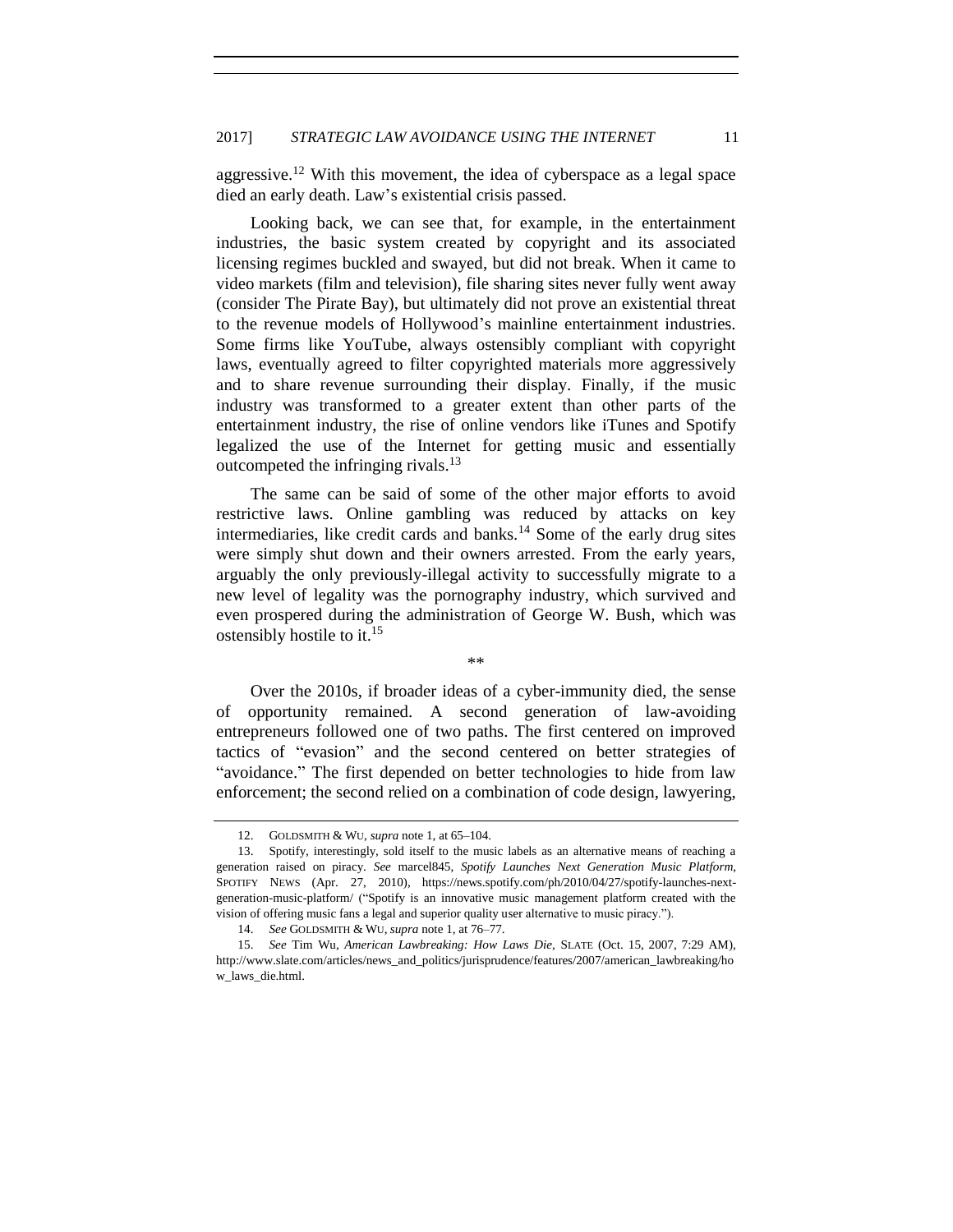and political techniques. It was the second that would prove more influential.

Following the first path, some sites responded to the nation-state's assertions of legal authority by adopting more technically sophisticated means for hiding their conduct, yielding what was colloquially called the "dark web." The best known of these efforts was the Silk Road website and its successors (there are also lesser-known dark web sites devoted to providing hacking services, fraud and counterfeiting services, the organization of terrorism, and child pornography). These sites continued the strategy of brazen lawbreaking, but tried to conceal it more effectively. They may have been more successful than their predecessors in some ways, but were by definition harder to access, and therefore less threatening to the legal system.

The second strategy was that chronicled in Pollman and Barry's paper, which is, intrinsically, an "avoidance" strategy. More lawyerly than technological, regulatory entrepreneurship is about loopholes, grey areas, "avoision," and the shaping of conduct to appear just right so as to sidestep unfriendly legal regimes.

Pollman and Barry describe this second strategy as "strategically operating in a zone of questionable legality or breaking the law until they can (hopefully) change it."<sup>16</sup> While I don't disagree with this description, I'd describe the most successful efforts as a "mimicry" strategy, one made possible, to use an old Larry Lessig-ism, by the "plasticity of code."<sup>17</sup> It works like this: one avoids a regulatory regime by shaping the conduct in such a way as to resemble conduct that is both normatively accepted and considered legal, or at least within a grey zone. The idea is to "redesign[] behavior for legal advantage." <sup>18</sup> The method can be compared to the strategies used by tax attorneys; it is what Leo Katz calls "avoision," or efforts to "exploit the differences between a law's goals and its self-defined limits." <sup>19</sup> Proponents of this strategy hope that with time and good lobbying, they will be able to gain social, political, and legal acceptance.

An importance difference between the two approaches is rhetorical, even semiotic. The new generation of regulatory entrepreneurs made studied efforts to project an image of respect for the law and legal system.

<sup>16.</sup> Pollman & Barry, *supra* not[e 2,](#page-0-1) at 399.

<sup>17.</sup> LAWRENCE LESSIG, CODE AND OTHER LAWS OF CYBERSPACE (1999).

<sup>18.</sup> Tim Wu, *When Code Isn't Law*, 89 VA. L. REV. 679, 682 (2003).

<sup>19.</sup> *Id.* at 692.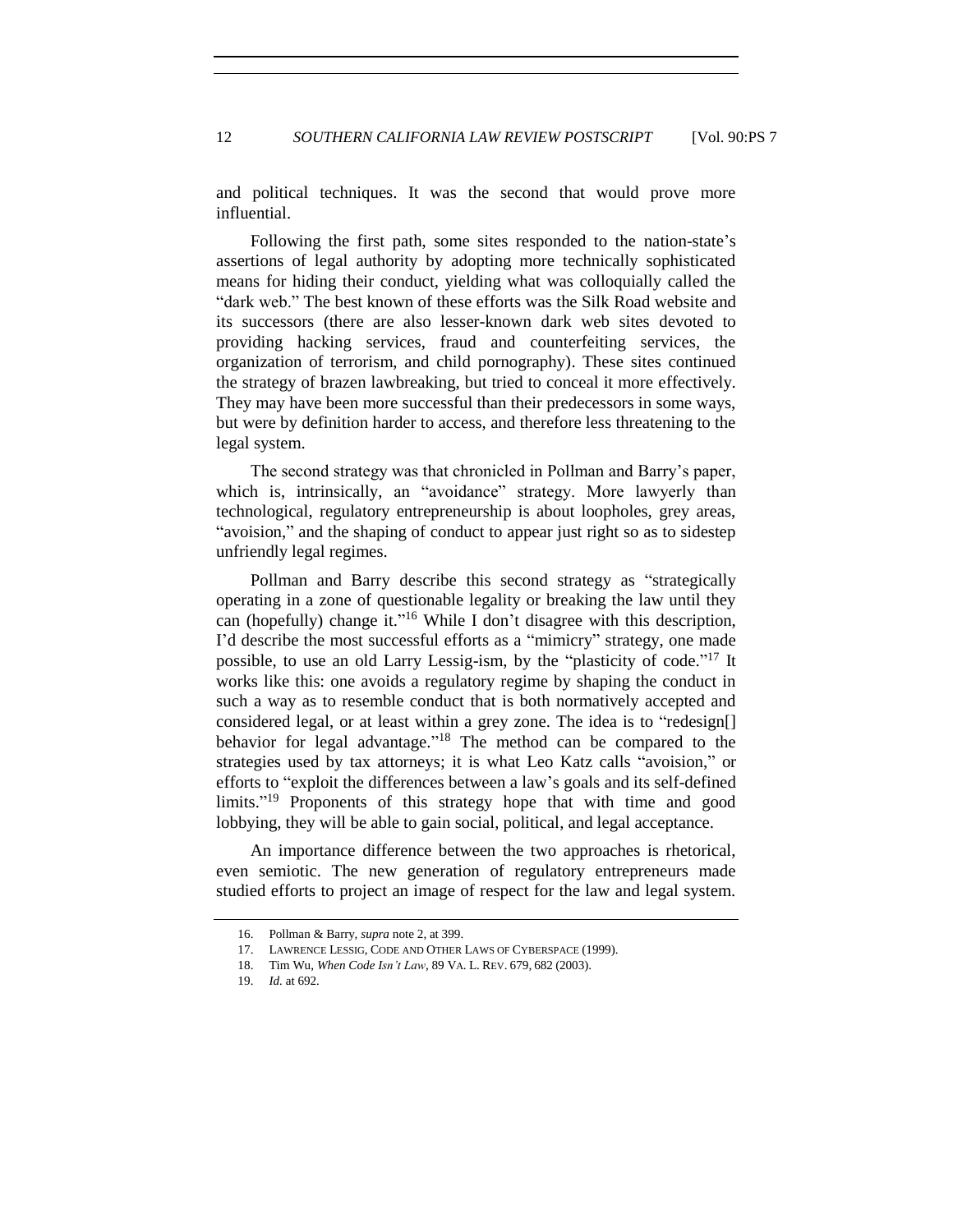That stands in stark contrast with the first generation and their dark web descendants, who made, at best, only minimal efforts to shape their behavior to look good—and were anything but polite about it. Their lawbreaking was brazen, sometimes proudly so. Anarchy and libertarian rhetoric was the norm, and there was no kowtowing done or lobbyists employed. Instead, the idea was to give users exactly what they wanted, law be damned, by relying on the magic of the aterritorial Internet or strong encryption techniques. Consider that the first online gambling sites offered roulette, blackjack, and slots—the kind of things you find in a casino. The music sharing sites made some pretense of claiming to be about sharing rather than piracy, but not in a manner that was particularly convincing. Indeed, the Supreme Court's *Grokster* decision, which sank the file sharing industry, such as it was, fixated on the fact that, when it came down to it, these were companies whose entire identity depended on inducing piracy.<sup>20</sup>

Silk Road and the dark web sites, which arose in the 2010s, were perhaps most brazen of all. It was immediately obvious to any user that Silk Road was not the Internet version of Sears Roebuck, but rather an underground bazaar for buying illegal drugs and other contraband like forged passports or bomb-making manuals. Here's how its founder, who went by "Dread Pirate Roberts," described the site:

Silk Road was founded on libertarian principles and continues to be operated on them. It is a great idea and a great practical system . . . . The same principles that have allowed Silk Road to flourish can and do work anywhere human beings come together. The only difference is that the State is unable to get its thieving murderous mitts on it.<sup>21</sup>

To say that today's regulatory entrepreneurs have tried to distance themselves from Silk Road's image is merely to state the obvious. Like the first generation, the second generation—firms like Airbnb, Uber, and Daily Fantasy—faced (and sought out) hostile regulatory regimes. But instead of brazenly challenging those laws, they argued that they were perfectly fine laws that were just meant for someone else.

A counterfactual might make the difference clear. If Uber had been invented in 2000, it might have called itself the "Dreaded Gypsy-Cabs

<sup>20.</sup> Metro-Golden-Mayer Studios Inc. v. Grokster, Ltd., 545 U.S. 913, 939 (2004) ("[E]ach company showed itself to be aiming to satisfy a known source of demand for copyright infringement . . . .").

<sup>21.</sup> Andy Greenberg, *Collected Quotations of the Dread Pirate Roberts, Founder of Underground Drug Site Silk Road and Radical Libertarian*, FORBES (Apr. 29, 2013, 9:28 AM), http://www.forbes.com/sites/andygreenberg/2013/04/29/collected-quotations-of-the-dread-pirateroberts-founder-of-the-drug-site-silk-road-and-radical-libertarian/#6de69c894f51.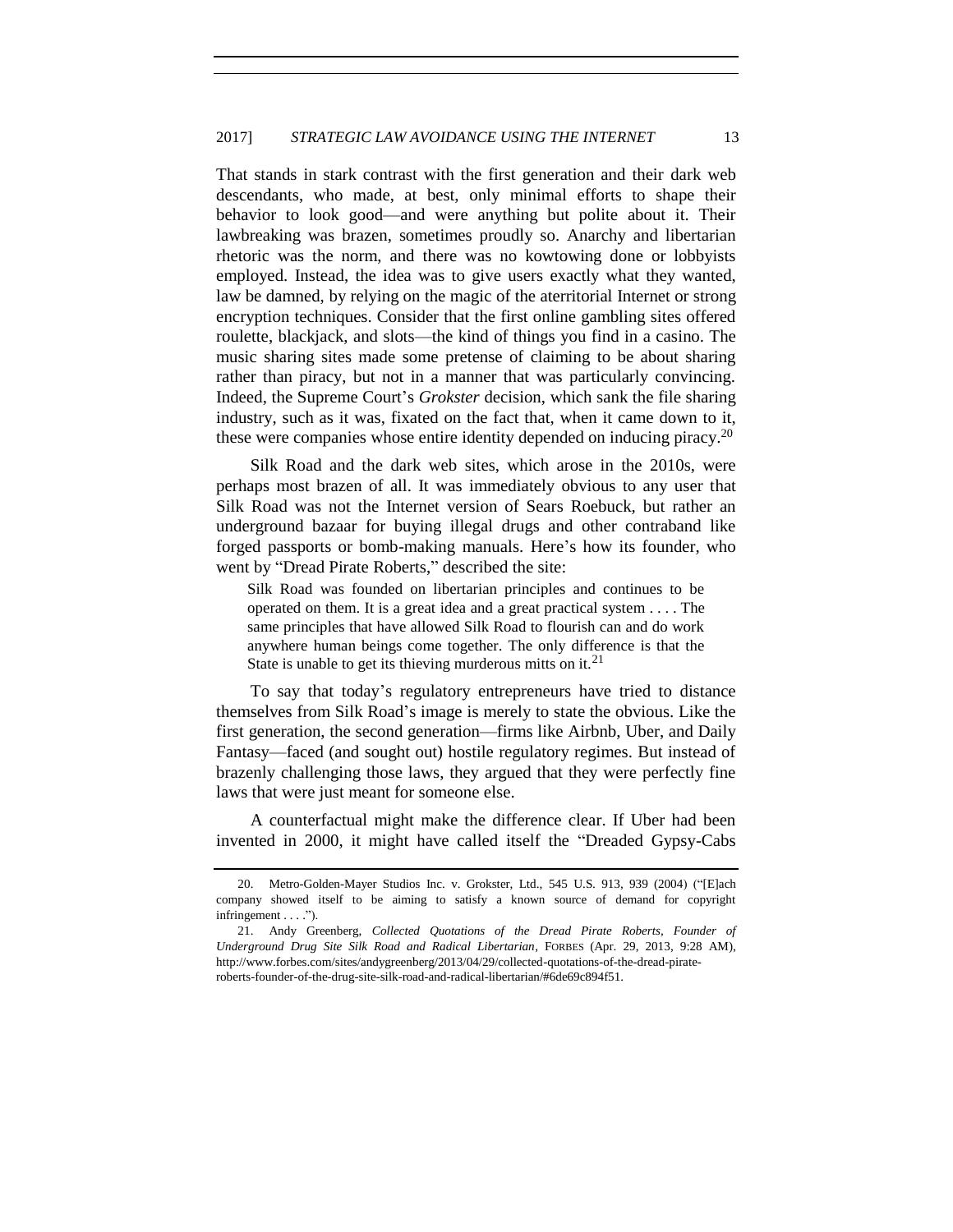Grokster" or something similar and provided an encrypted, secret way to get at cheaper taxi services, probably throwing in some tax avoidance for good measure. It would have probably based itself in the Caribbean, and its founders might have been even more vocal about their contempt for the regulatory state. It would also have provided an even bigger target for local law enforcement, and probably led to the U.S. indictment of the founders at some point. The real Uber, while providing a similar challenge to the regulatory system, was far more lawyerly and political about doing so. It seized on the legality of private car services (black cars) in some markets and some of the norms of ride-sharing, and made itself into at least a quasilegitimate firm that remained, nonetheless, a major challenge to the regulatory regime that governs taxicabs. It also used its users to threaten politicians, a tactic that file sharing sites never convincingly managed to use.

The story of online gambling offers perhaps the clearest example of this evolution from evasion to avoidance. The original Internet gambling sites were, as we've said, virtual replicas of casinos, usually located overseas. This scheme worked until a crackdown in 2002 by then-New York Attorney General Eliot Spitzer, after which the online casinos lost access to the easiest ways for gamblers to fund their accounts—Visa, MasterCard, and major banks.<sup>22</sup> This made their expansion difficult and confined the casinos to a customer base of hardcore gamblers willing to go through the hassle of wiring money to overseas entities. In what amounted to a second round, online gambling had a comeback in the mid-2000s with the opening of a series of online poker rooms, some backed by prominent poker celebrities like Howard Lederer, the "Professor of Poker," who lent his name to a firm named "Full Tilt Poker."<sup>23</sup> The legal theory of the poker rooms, such as it was, was that poker was a game of skill and therefore did not constitute gambling under federal or state laws. (Displaying some lack of confidence in their theory, the sites were also, for good measure, located overseas.)

Online poker had a decent run in the United States that lasted until April 15, 2011, the so-called "Black Friday" of the industry. On that day, Preet Bharara, the U.S. Attorney for the Southern District of New York, seized the domain names of the major poker firms (Pokerstars, Full Tilt,

<sup>22.</sup> *See* GOLDSMITH & WU, *supra* note [1,](#page-0-0) at 82.

<sup>23.</sup> Michael Friedman, *Team Full Tilt: The World's First Poker Dynasty*, CARDPLAYER (Aug. 8, 2006), http://www.cardplayer.com/cardplayer-poker-magazines/65595-team-full-tilt-19-15/articles/155 97-team-fulltilt-the-world-39-s-first-poker-dynasty [http://archive.li/jBrZZ].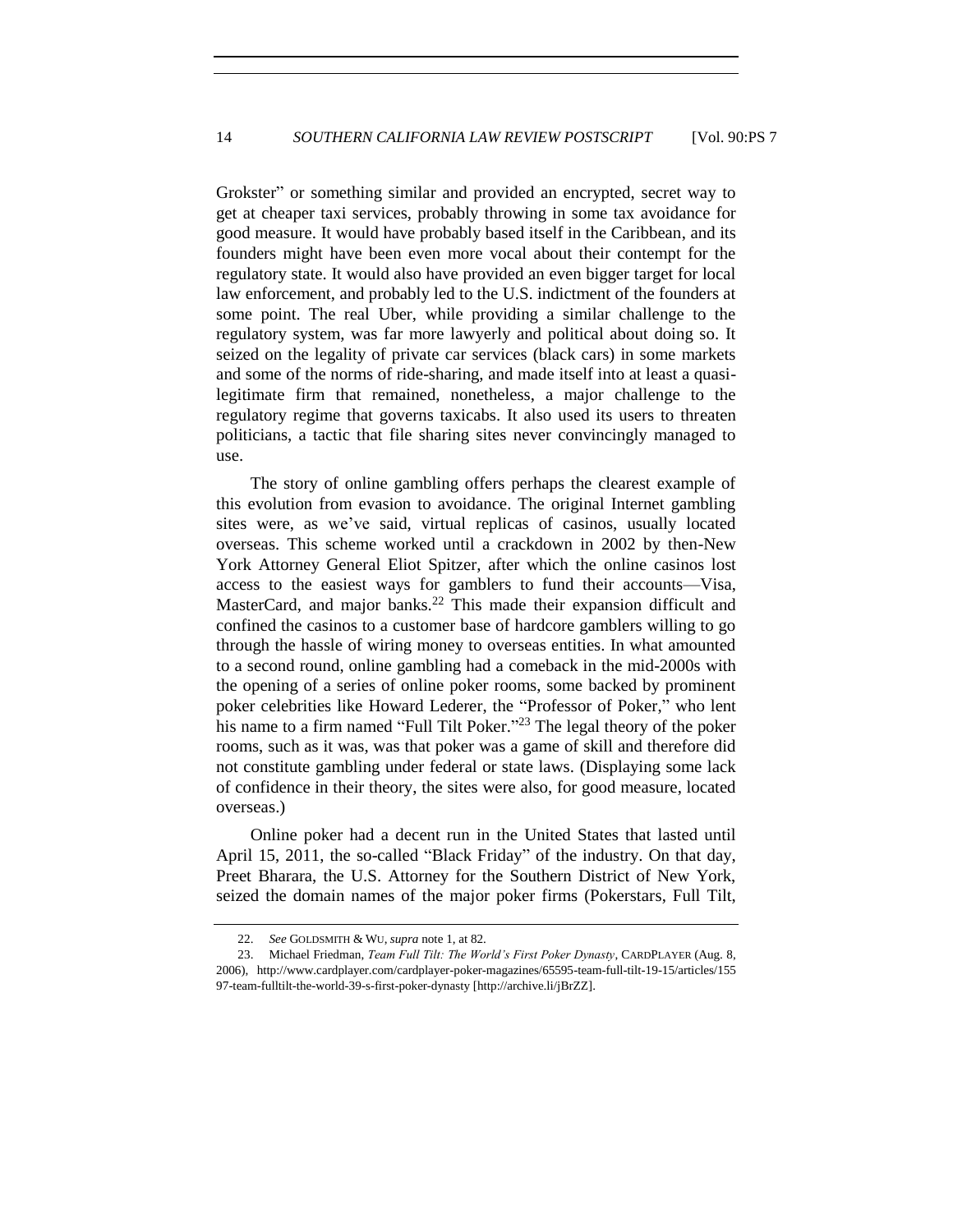and Absolute Poker) and criminally indicted all of their founders on charges of money laundering, bank fraud, and violations of the Unlawful Internet Gambling Enforcement Act.<sup>24</sup> Suffice it to say that online poker, at least in the United States, did not prosper thereafter.

As poker proved a bust, a man named Nigel Eccles, who was involved in the earlier versions of online gambling, came up with a new strategy that depended more cleverly on the mimicry described above. The founders of this new strategy noticed the general social acceptance of fantasy sports leagues (in which players draft a virtual "team" of players who then compete against the virtual teams of other players, based on their actual performance), and a favorable exception in the federal law that seemed to exempt fantasy sports from a general ban on online gambling.<sup>25</sup> The only problem was that fantasy sports leagues typically took an entire season to play one "round," making it unsuitable as a high volume gambling product. The solution was a new product, "Daily Fantasy Sports," which condensed the fantasy product into something that could be played on a daily basis, and, moreover, made it possible to place dozens or even hundreds of bets at once.<sup>26</sup> In other words, it was a gambling product that, unlike poker or blackjack, had a good reputation and wasn't even understood by most people to be gambling at all.

Seen this way, the invention of Daily Fantasy Sports can be understood as an effort to side-step the gambling laws, not by moving overseas, but by imitating something both socially accepted and if not clearly legal, at least arguably legal. By virtue of their purported legality, the main two fantasy sports companies, Fanduel and DraftKings, were able to attract partnerships with legitimate entities including Major League Baseball and the National Football League, attract investments from major banks, and were able to run advertising on networks that otherwise banned advertisements for gambling.

The legal theory supporting Daily Fantasy Sports was, in practice, a

<sup>24.</sup> Press Release, U.S. Attorney's Office S. Dist. of N.Y., Manhattan U.S. Attorney Charges Principals of Three Largest Internet Poker Companies with Bank Fraud, Illegal Gambling Offenses, and Laundering Billions in Illegal Gambling Proceeds (Apr. 15, 2011), https://archives.fbi.gov/archives/ newyork/press-releases/2011/manhattan-u.s.-attorney-charges-principals-of-three-largest-internetpoker-companies-with-bank-fraud-illegal-gambling-offenses-and-laundering-billions-in-illegalgambling-proceeds.

<sup>25.</sup> Unlawful Internet Gambling Enforcement Act of 2006, 31 U.S.C. § 5362(1)(E)(ix) (2012) (exempting participation in fantasy sports from the definition of "bet or wager"); Complaint at 8, New York v. DraftKings, Inc., No. 453054/2015, 2015 WL 7290279 (N.Y. Sup. Ct. Nov. 17, 2015).

<sup>26.</sup> *See* Complaint, *DraftKings*, 2015 WL 7290279, at 1. New York State's suit against DraftKings was later settled, providing that DraftKings would cease to operate in New York.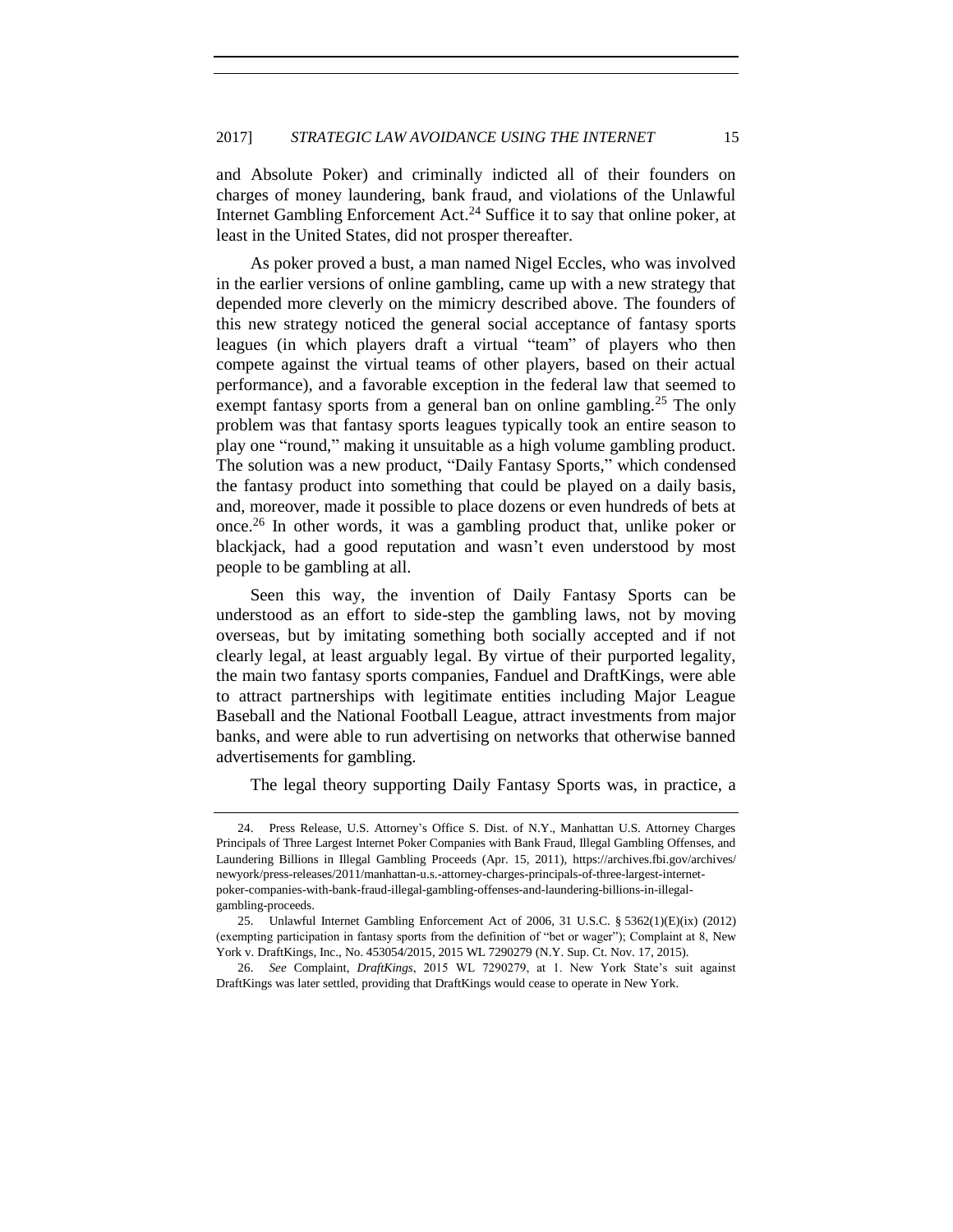little shakier than as represented by the firms to their investors. Another New York Attorney General, Eric Schneiderman, filed suit in 2015, alleging that Daily Fantasy Sports was simply a new form of illegal gambling (namely, sports wagering or pool betting, long illegal in New York). And the Attorney General, like his predecessors, met with initial success in the courts.<sup>27</sup> But the ending of the Daily Fantasy Sports story differed from that of the last two rounds, for during round three, the New York Legislature became convinced that the best course of action was to legalize and regulate fantasy gambling, citing, among other things, its popularity.<sup>28</sup> Hence, unlike their predecessors in online gambling, Daily Fantasy Sports has managed to achieve both a legality and lasting influence that evaded its predecessors. It also effected, if not a full legalization of online gambling in New York, a partial legalization of it, and as such, was a successful strategy of regulatory entrepreneurship.

If one looks carefully at other regulatory entrepreneurs, the same patterns are evident. Airbnb, a platform for leasing rooms for short terms, faced the challenge of the extensive regulations that govern hotels. Running underground hotels itself wasn't going to fly normatively or legally. On the other hand, practices like vacation rentals, subletting, and the casual renting out of rooms have long been tolerated. Airbnb took advantage of this latter norm—though its approach has not been without setbacks, especially, once again, in the state of New York. There, the legislature, unlike its approach to gambling, acted to increase the penalties for private room-sharing.<sup>29</sup>

The mimicry approach doesn't always work, as the story of Aereo suggests. Aereo was a company, backed by media mogul Barry Diller, that provided a television service by allowing its customers to lease tiny antennas located remotely. It was, at some level, an easier way to get broadcast television without the trouble of buying and installing an antenna. But it was also, at another level, a challenge to the copyright regime that governs the cable industry and requires it to pay for the retransmission of content.<sup>30</sup> Predictably, Aereo was immediately sued for

<sup>27.</sup> *See* Trial Order at 1, New York v. Fanduel, Inc., No. 453056/15, 2015 WL 8490461 (N.Y. Sup. Ct. Dec. 11, 2015) (enjoining and restraining Fanduel and DraftKings from doing business in the state of New York).

<sup>28.</sup> S. 8153, 2015–16 Leg. Sess. (N.Y. 2016) ("[T]he Internet has become an integral part of society, and interactive fantasy sports a major form of entertainment for many consumers . . . .").

<sup>29.</sup> S. 6340A, 2015–16 Leg. Sess. (N.Y. 2016). Signed into law on October 21, 2016, the bill makes it illegal within the five boroughs of New York City to advertise entire homes on home sharing websites like Airbnb for occupancies fewer than 30 days.

<sup>30.</sup> 17 U.S.C. § 111 (2012).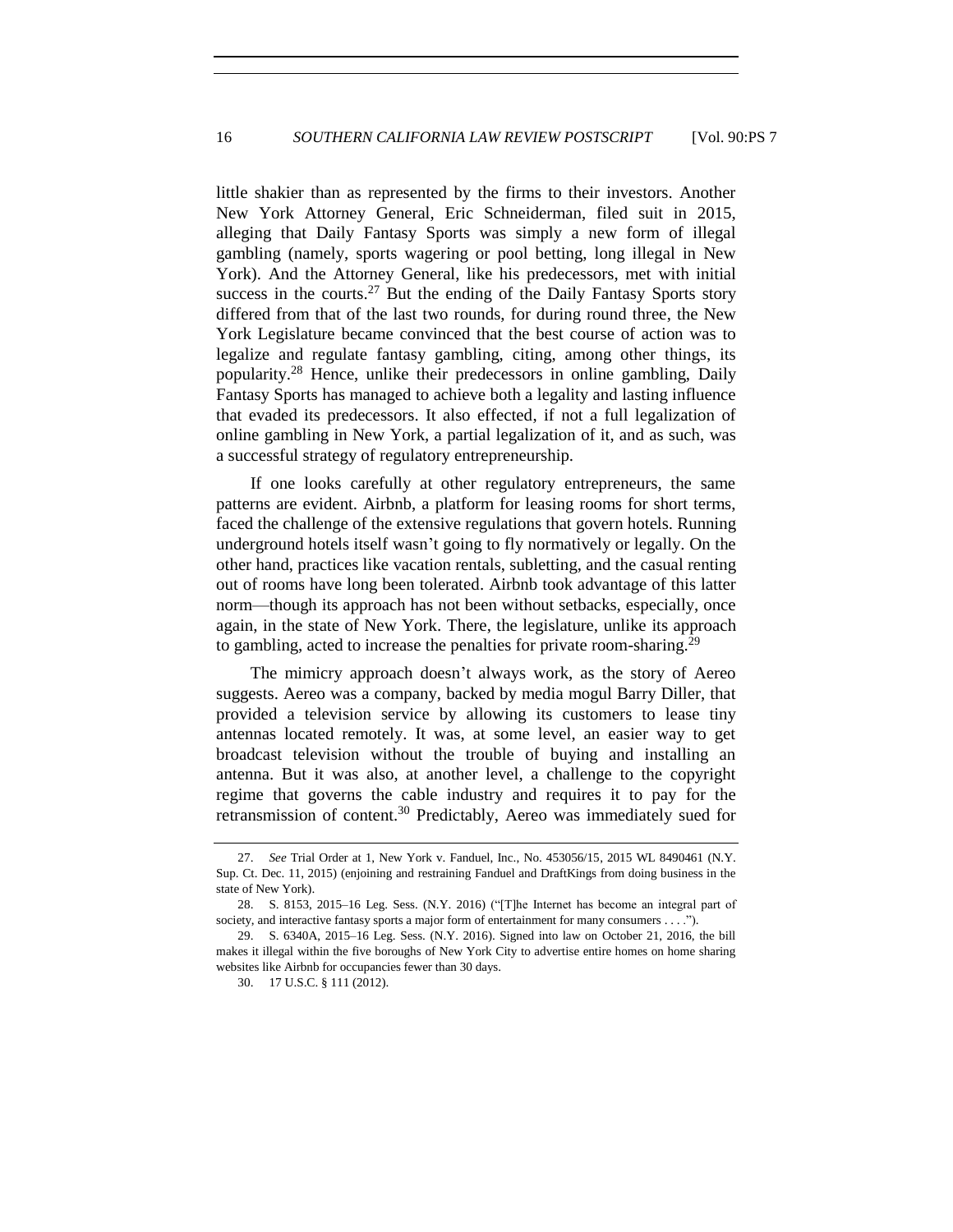copyright infringement, and while the Second Circuit bought the remote antenna idea, unfortunately for Aereo, the Supreme Court didn't. Instead, the Court condemned the company as a regulatory end run,  $31$  which of course it was, but then again, so are many companies.

Aereo isn't the only instance of failed mimicry. In some markets particularly Europe—regulators, unimpressed with the rhetoric of ridesharing, have similarly opined that Uber is nothing but an illegal taxi service. And when New York passed a new bill increasing the fines dramatically for Airbnb hosts, the Governor's office opined that Airbnb's services were "already expressly prohibited by law."32

\*\*

Stepping back, what is one to make of these challenges to the laws and what Pollman and Barry describe as regulatory entrepreneurship? And, to take a question of some personal interest, just what should law enforcement do when faced with what is, when examined carefully, an effort that depends on avoiding an extant regulatory regime? In their piece, Pollman and Barry describe certain potential benefits and limitations, with which I agree, but I wish to explore a more jurisprudential assessment.

At bottom, law avoidance is complex: it can represent social disorder or unfair opportunism, yet also, paradoxically, play an important role in the democratic process and the evolution of a legal system. For this reason, I think any blanket condemnation or blind acceptance of law avoidance is simply inappropriate. Consider that law avoidance has particular bearing on the well-known problem of generational sovereignty first discussed by Thomas Jefferson. The laws on the books represent a judgment at a certain time and place, by one generation, that reflects both prevailing norms and technological reality of that time, yet may have little to do with what following generations think about an issue. As Jefferson put it, it is the question of whether "one generation of men has a right to bind another?"<sup>33</sup> For what we think about something like drinking alcohol, smoking marijuana, gay marriage, or other issues can and does change. Yet laws do not reexamine themselves—there needs to be a prompting of some kind. Law avoiders, like those described in this Article, can be understood as providing one means for the reexamination of old laws, and to that extent

<sup>31.</sup> *See* Am. Broad. Cos. v. Aereo, 134 S. Ct. 2498, 2509–10 (2014).

<sup>32.</sup> Katie Benner, *Airbnb Sues Over New Law Regulating New York Rentals*, N.Y. TIMES (Oct. 21, 2016), https://nyti.ms/2n5l3kA.

<sup>33.</sup> Letter from Thomas Jefferson to James Madison (Sept. 6, 1789), *in* THOMAS JEFFERSON: DIPLOMATIC CORRESPONDENCE PARIS, 1784–1789, 305, 305 (Brett F. Woods ed., 2016).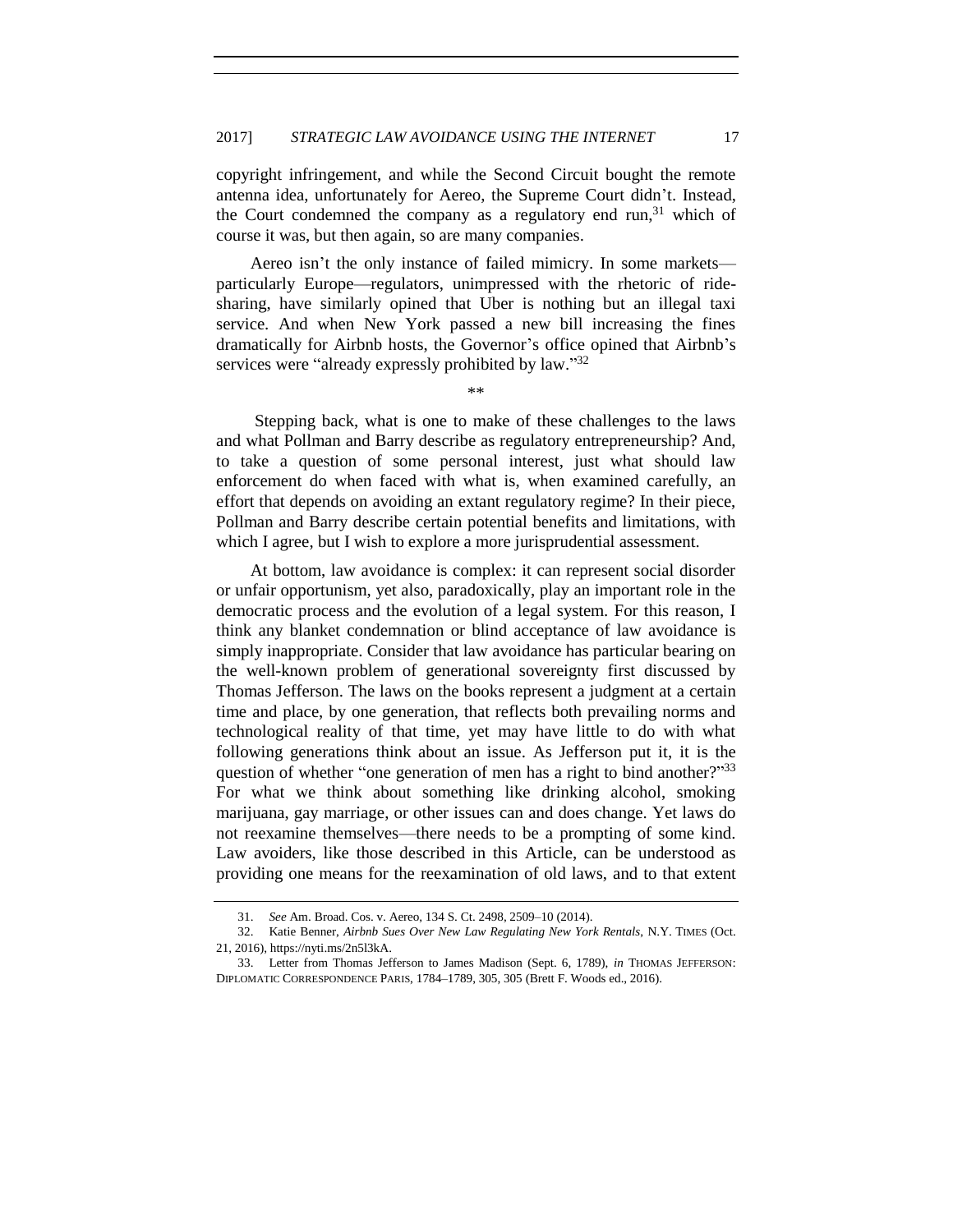play a salutary role in a democratic system.

This is hardly an endorsement of lawbreaking. Much of the breach of existing laws, especially the core criminal laws, are acts of evil, universally condemned, and not novel questions for the democratic system. Other lawbreaking constitutes harm to others, such as the many varieties of fraud perpetrated on consumers and investors. Some is mere opportunism—tax evasion, flouting of environmental laws, avoidance of health and safety laws—all efforts to avoid burdens borne by others. None of these categories of lawbreaking, in the usual course, raises important questions for law's evolution.

But there is a narrower category of lawbreaking that raises questions about which there exists true uncertainty in the law and either an existing division of public opinion or an underdeveloped debate. Consider the former illegality of sodomy in most states, which left many gay men as lawbreakers—but surely of a different kind than the ordinary criminal. While less fundamental or moral, the questions raised by Airbnb, Uber, or daily fantasy sports are challenging ones, worthy of public debate. Do we really think gambling is wrong or dangerous, or, with the proliferation of state lotteries and casinos across the country, do we no longer care? Is commercial sharing of private rooms or apartments through Airbnb desirable, or a menace? These are questions over which reasonable people disagree, and some of the disagreement may vary by location and community. Dwellers of New York City, which is dense and crowded, have been notably more hostile to Airbnb than inhabitants of other areas, where neighbors are not in such close proximity.

The point is that a debate over such questions can be a healthy process, and notably, is not one with a predictable outcome. It may result in a rededication to the old laws (as largely happened in copyright) or an abandonment of the laws (as with pornography) or something in-between a compromise, as with Uber. The result may also differ by place, as with Airbnb.

I wish also to address what role law enforcement should play, and here I should disclose that my views were formed working at the New York Attorney General's office, where we faced much of this conduct head on. In my view, law enforcement can and should play its proper role in the dialogue, which will usually mean faithfully enforcing the existing law if it can be fairly read to illegalize the conduct in question—if the law is not so obviously moribund as to make its enforcement an absurdity.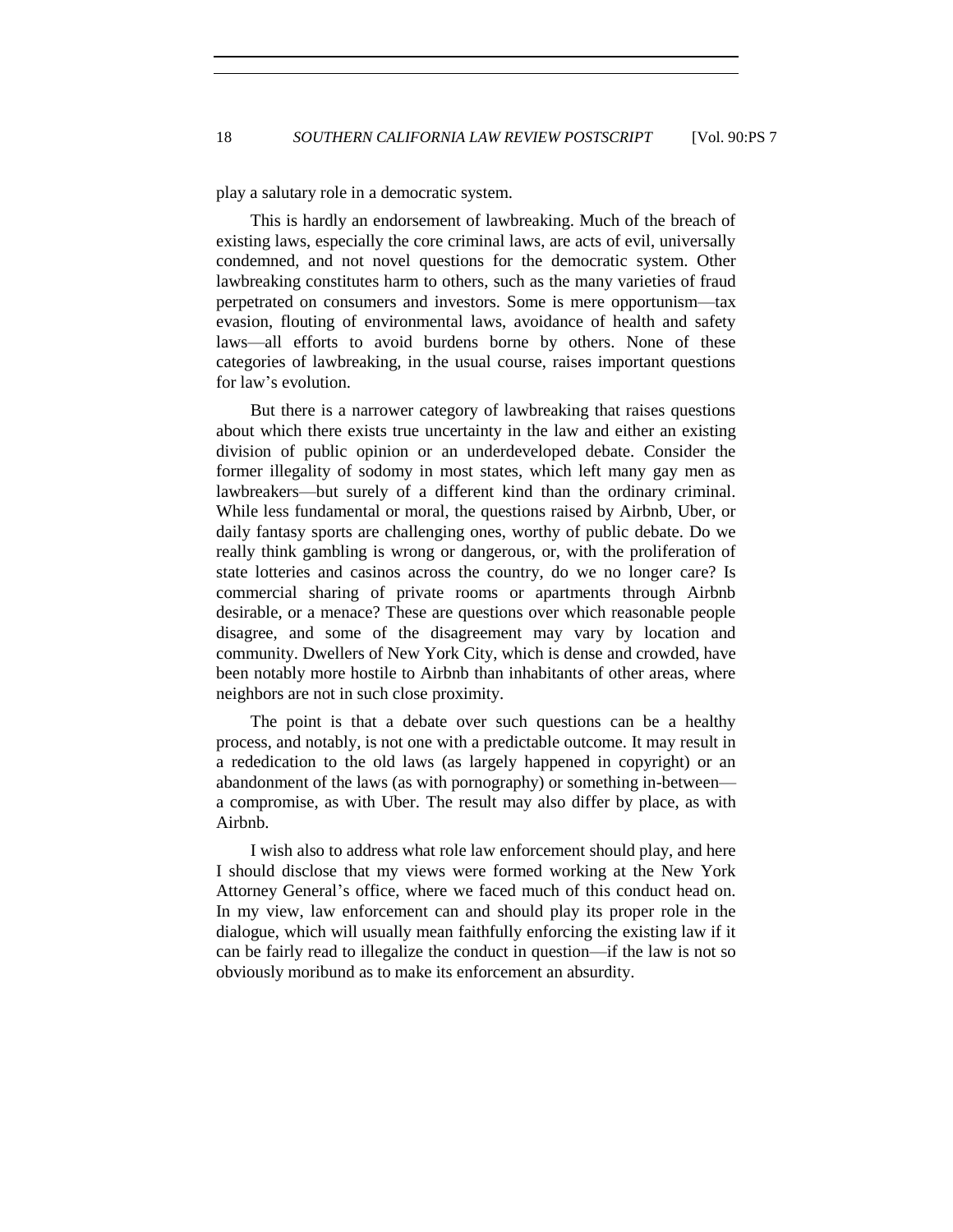That may seem obvious, but it hasn't always been the position taken. It is indefensible, in my view, to simply decline to enforce the law on the premise that it was not written with "this" in mind. To do so is to create a loophole machine. Of course, there is such a thing as prosecutorial discretion, and I would agree that a law that is hopelessly out of date or absurd should not be enforced (consider, for example, the ban on fornication, still largely extant). But prosecutorial discretion does not and should not go as far as the usurpation of the legislative process, which is what non-enforcement amounts to. Instead, assuming there is an apparent violation of existing law, I think it is the proper role of law enforcement to begin faithfully executing the laws as written—and through that mechanism, actually learn what the public, stakeholders, and the legislature really think about the conduct in question. Ultimately, if the legislature decides it wants to change the law, it can. This position may sometimes make law enforcement unpopular in some quarters, but it is the more principled position.

Some might object that this approach is too deferential to legislatures, which themselves are hardly models of enlightened judgment. Looking back at the last twenty years, it is evident that well-represented groups, like the entertainment industry or hotel lobby, have had greater success keeping intact the laws designed to protect them, as compared with, say, the families who are harmed by gambling's effects but have no legislative voice, or the men and women who are swept into the pornography industry. But the legislature remains our system for translating norms into law, and in the end, we live not in the ideal world, but in this more unfortunate one. Perhaps all that should be said is that legislatures should take pains to try and understand the evil to which the original law was directed and see whether it is something that the public still cares about. I don't much care for referenda, but perhaps this is one place where it might be appropriate, given that the questions are usually, at some levels, matters of public morality.

\*\*

Looking back over the last twenty years, what is probably most surprising is how resilient the basic legal and regulatory paradigm proved to be despite such dramatic changes in technology. If Internet avoidance was a kind of front line of a challenge to the nation-state, it seems clear that the nation-state won; companies like Uber or Airbnb are clearly within and part of the system, and are not a real challenge to it. What we see in regulatory entrepreneurship in this sense falls within a more conventional public choice analysis than within the Internet's first challenges to the legal